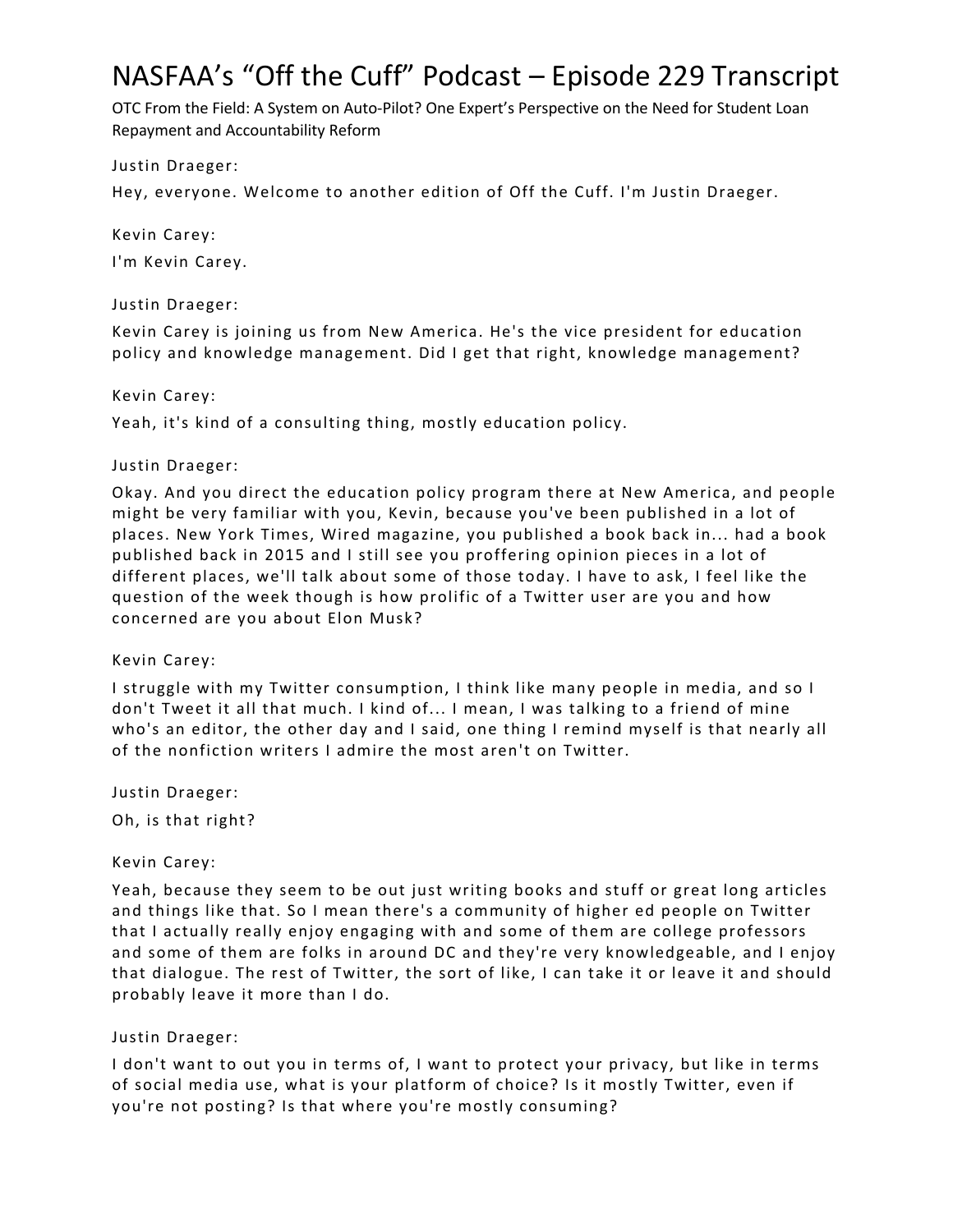Kevin Carey: Yes. Yeah.

# Justin Draeger:

I went out to just kind look at your bio on LinkedIn and I've noticed on LinkedIn are two types of profiles. There's one profile that is, this is my title, this is what I do. And then there's another one that sort of encapsulates who they are, like I could do, I'm Justin Draeger, president of NASFAA or Justin Draeger, higher education thought leader if I was being aspirational. I do the former. I'm very literal. This is my job. Which one are you, and should we infer anything from it?

# Kevin Carey:

I think I'm just the LinkedIn is like my CV, then kind of leave it at that.

# Justin Draeger:

Okay. So it's just your title. So do we infer anything about how you view public policy? Since you're a public policy thinker and that's your history background in education, are you enmeshed in the theoretical or in the practical?

# Kevin Carey:

I would say some of both. I mean New America where I work, we have a lot of people who work on education policy and a big higher education policy team that is intensely practical in its work. I mean, they are involved very much in the day to day, the minutia sometimes, the technical issues around, if you think about like the negotiated rule making process that's underway at the department of education, probably I would say no organization outside of the department of education is better represented in that process than New America because that's where the decisions get made. Right? So we are very, very focused on kind of these issues. At the same time, we are a think tank, and so when there was an opportunity, which already seems like a while ago now, to think big about sort of restructuring the nature of how the federal government funds and interacts with state governments and almost the biggest possible picture thinking, which is necessarily theoretical because if you don't have some good theories you're not going to get very good results, we engaged with that as well.

#### Kevin Carey:

I am probably more on the journalism and theory side of things than the neg reg stuff. The other people on my team are better at that.

# Justin Draeger:

Well, that speaks to the hearts and minds of financial aid administrators, who I often say live at the nexus of policy and implementation. You can have the best policy idea, but if it's not implementable in some way, then you're headed for a policy disaster, and we could probably come up with a couple examples of where that's come up, most recently in negotiated rule making when we're talking about income driven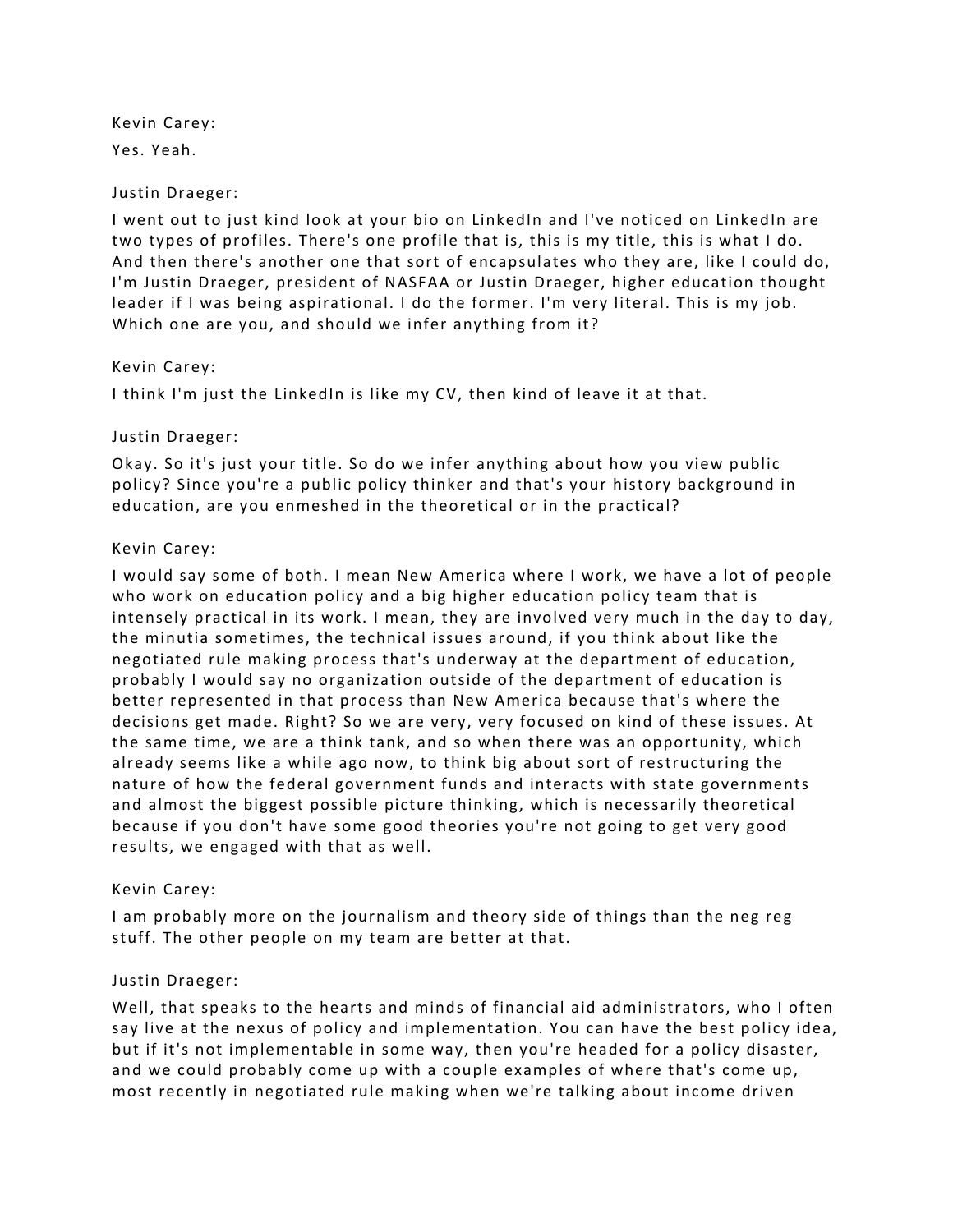repayment plans that need to be refined or public service loan forgiveness that needs to be worked out. And I find our members are often challenged by policy ideals or goals that they would support, but when it comes time to implementation, things tend to fall apart. So let's focus in on that for just a moment since you kind of straddle that line. I want to look at a Chronicle piece that you did last November, where you made the point that college degrees are not fungible assets, at least traditionally the way that we think about them. And you said, "College degrees are more like a combination of services and intellectual property provided by a private free market that is chronically prone to failure." So flesh that out for me, where are the market failures?

#### Kevin Carey:

Well, I mean, the point I was trying to make was I think kind of the language of assets has been moved over very seamlessly in a way to the structure of the way people talk and think and therefore make decisions about higher education, and it's not a perfect fit by any means. I mean, a degree is valuable obviously, and therefore people say well, it makes sense that you should borrow money to pay for it the same way that you take out a money to buy a car or a home. But you can't sell it to pay your loan back. Right? I mean, it gets you a job, but as I said, it's not... and so that sort of asset mentality, I think has led us a long way down this very problematic place we find ourselves in as a society with this enormous amount of student loan debt, which has become like an extremely salient political issue, and I think created an enormous set of policy challenges to sort of deal with.

# Kevin Carey:

And when I talk about market failures, I mean, a million people were defaulting on their loans every year before we stopped that because of the pandemic. Those are all failures from my standpoint. Right? I mean, a few here and there. You can just say it's a big world and people will make some odd decisions. A million people a year means that the market by itself is systematically leading a non-trivial number of people to make high stakes financial decisions about how much to borrow, how much to pay and what kind of programs to enroll in that didn't work out well for them, in a pretty bad kind of way. And I always tell people you shouldn't think that every nondefault is a success. Right? You can not default because defaulting is bad, but still making some poor, bad choices, mediocre choices, less than optimal choices and end up borrowing too much money for the wrong program at the wrong place. And-

# Justin Draeger:

Yeah.

Kevin Carey: Go ahead.

#### Justin Draeger:

Well, let me dive into that for just a moment, because I do wonder in some ways, if more of a market failure are people who are in repayment or in forbearance, and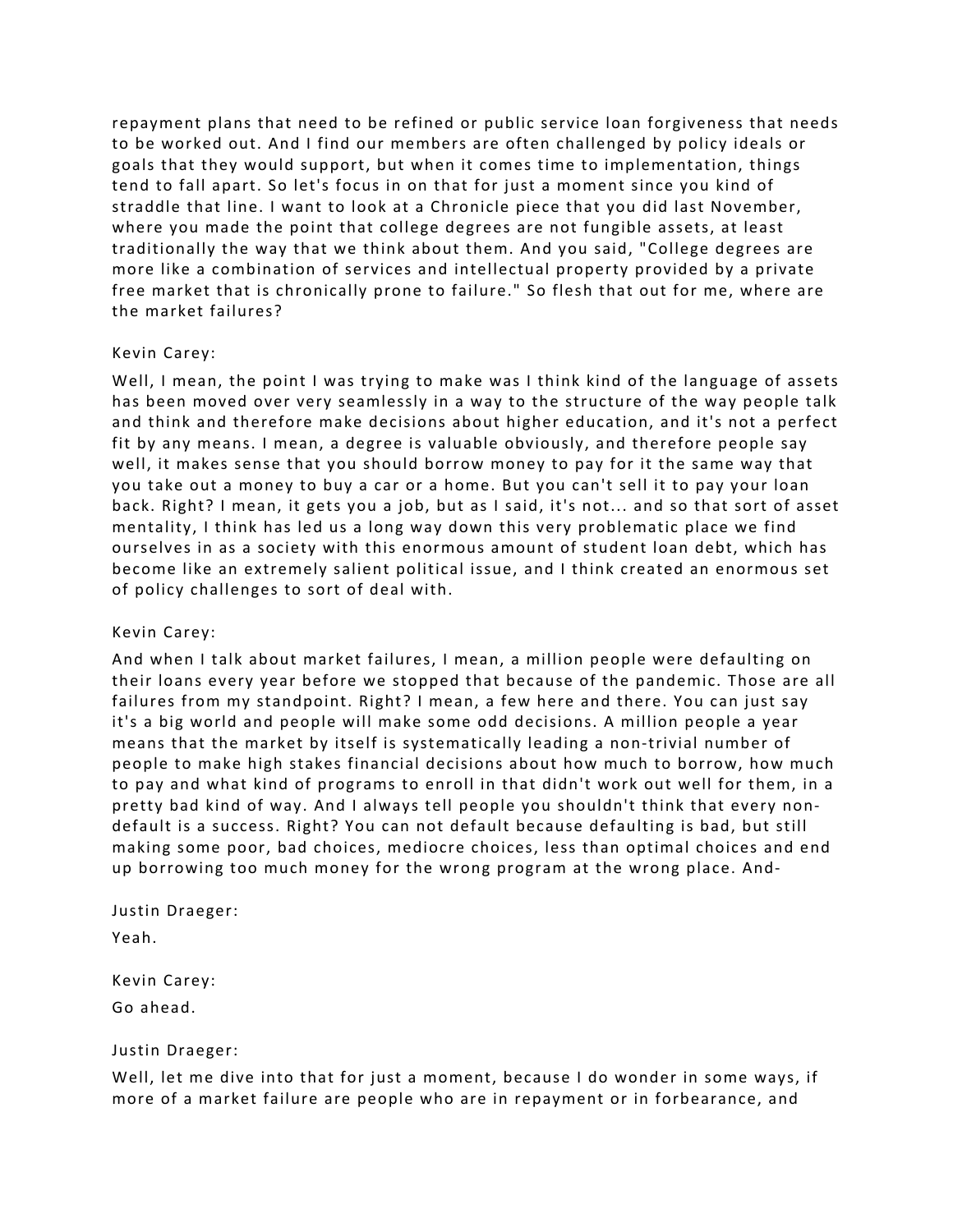then back in repayment who end up with larger balances than when they started with and constantly find themselves further and further behind. And then through the complexities of the loan programs, combined with loan servicing that's very disparate and at different times managed differently, they find themselves hopelessly buried and no pathway towards potential forgiveness. Some of that's being rectified today, but default is sort of an enigma to me. It's always been sort of a challenge because we can identify the people who are most likely, or more likely maybe, to default noncompleters who go to certain types of institutions or programs, but there are so many safety nets with student loan default. Is it the complexity or is it a market failure at the school? I guess I'm wondering is the forbearance and growing balances more of an indicator of a market failure than even a default?

#### Kevin Carey:

Yeah. I mean, those numbers are very troublesome and I think one of the challenges in doing this kind of job is to always keep track of what's changing. And it's tricky, especially when the world is changing and you want to keep track of it and then the way the rest of the world understands it is way behind that. Right? And so one thing that just, I think no one who doesn't do this for a living understands is the pretty radical change in repayment systems and patterns over like 15 years. Right? Where it just used to be that the standard 10-year repayment plan was overwhelming how people paid their loans back, and then we had these kind of, we call them safety net systems, right? Is IDR a safety net if most of the money is an IDR now, or is IDR just the way loans are paid back?

#### Justin Draeger:

What's the answer? Well, statistically we know that what, like half the people in active repayment, more than half the people are in an IDR plan.

Kevin Carey:

Yeah. Yeah.

#### Justin Draeger:

So in a way, that is now the new norm. So people are so under in terms of their income to debt thresholds, that they can't afford their loan payments, they're on an IDR plan. And then this reminds me of Congressman Petri, who is very much focused on this idea of just universal IDR that everybody would sort of be on this sort of program. Is that de facto where we're headed?

#### Kevin Carey:

I mean, it is if the system works, but we haven't proven that it works yet because it only works with the loan forgiveness part of it on the backend. Right? Or the whole theory of that depends on a functioning loan forgiveness component, and we have yet to prove that we can pull that off. We're making progress, but obviously it's been very rough going, made rougher by the fact that it was the PSLF program that came in first because it was 10 years instead of 20 and you had this extra component of certifying payments that as being... you had to certify the type of employer, not just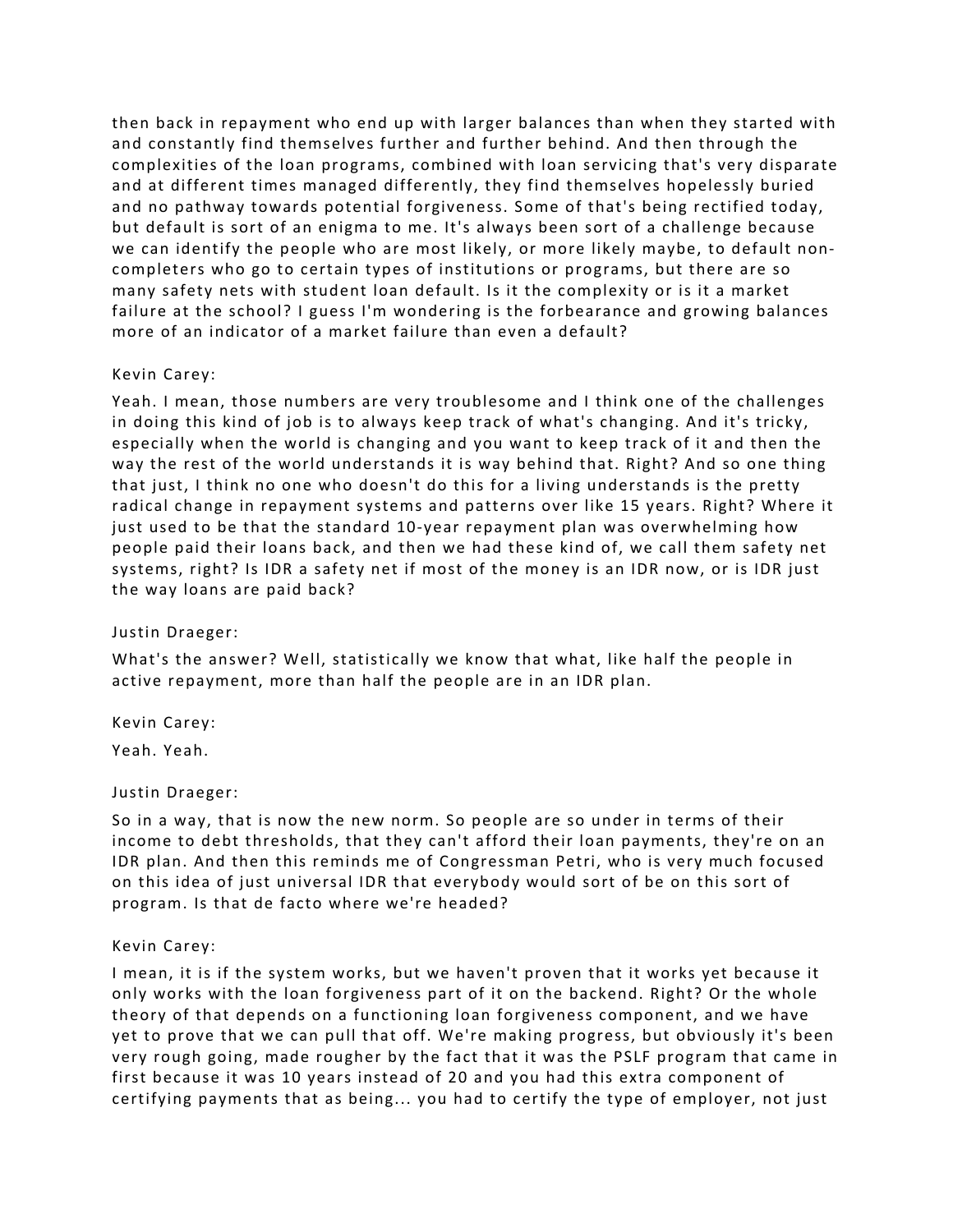that the payments themselves were made, and that has been obviously very, very difficult for lots of reasons.

## Kevin Carey:

The other thing is too, one thing that I've learned and kind of changed my mind about around all this stuff is again, 10 years ago when these plans were kind of first being put in action, somebody with kind of a technocratic wonky point of view, which I have sometimes, was just kind of on the parameters. Right? This all makes sense. People say we should have the Australian style system. Well, we've got it now, right? It's 150% of this. What should the payment be and all these things, and it's all going to work out. What I didn't really realize, but I understand now is what that seems like from the point of view of a borrower, and what I think is that for an awful lot of people in these IDR plans, what they see is capitalizing interest. They find themselves in a situation 20 years feels like forever first of all, psychologically. 10 years, I think you can sort of see the end of it; 20 years feels like the rest of your life. And over and over again, people who are in IDR plans, so they're doing the thing that we told them to do and it's working out the way that the policy architects thought it should work out. Then what they say is I've been making payments for like 13 years and I owe more now than when I started.

# Kevin Carey:

This feels like a crisis to me. This feels like a trap. This feels terrible. And I think even though everything's kind of going according to plan, and they'll sort of say, yeah, you add up 20 years of payments, it's more money. Right? So am I better off? Like I've paid my loan back because they just kind of take the interest out of it.

# Justin Draeger:

So even if their economic loan payments are capped, you're saying psychologically, it creates maybe a mindset of not just being burdened, but sort of crushed by what you're seeing is not progress on paying off your loan. You're seeing an ever increasing loan amount year after.

#### Kevin Carey:

And this kind of goes to the whole enormous, macro level. Again, this is where we're really getting into the theory, the whole problem of essentially converting our higher education system to debt financing, where we decided that for all kinds of troublesome and regrettable reasons, decided that it was okay to just let it drift over to making borrowing the norm and that the federal government's ability to print money would be the ultimate backstop to access. It would be the final dollars that kind of would balance out if the states decided to pull their money out, if families didn't have enough money, we could always is just lend some more money, but it was for access reasons. Right? And so we imported some of the structures, and kind of all of the psychology, of debt but not all of them. So it's a debt system with no credit checks. It's a debt system where we really, really have a different mentality around our borrowers, but the borrowers don't know that.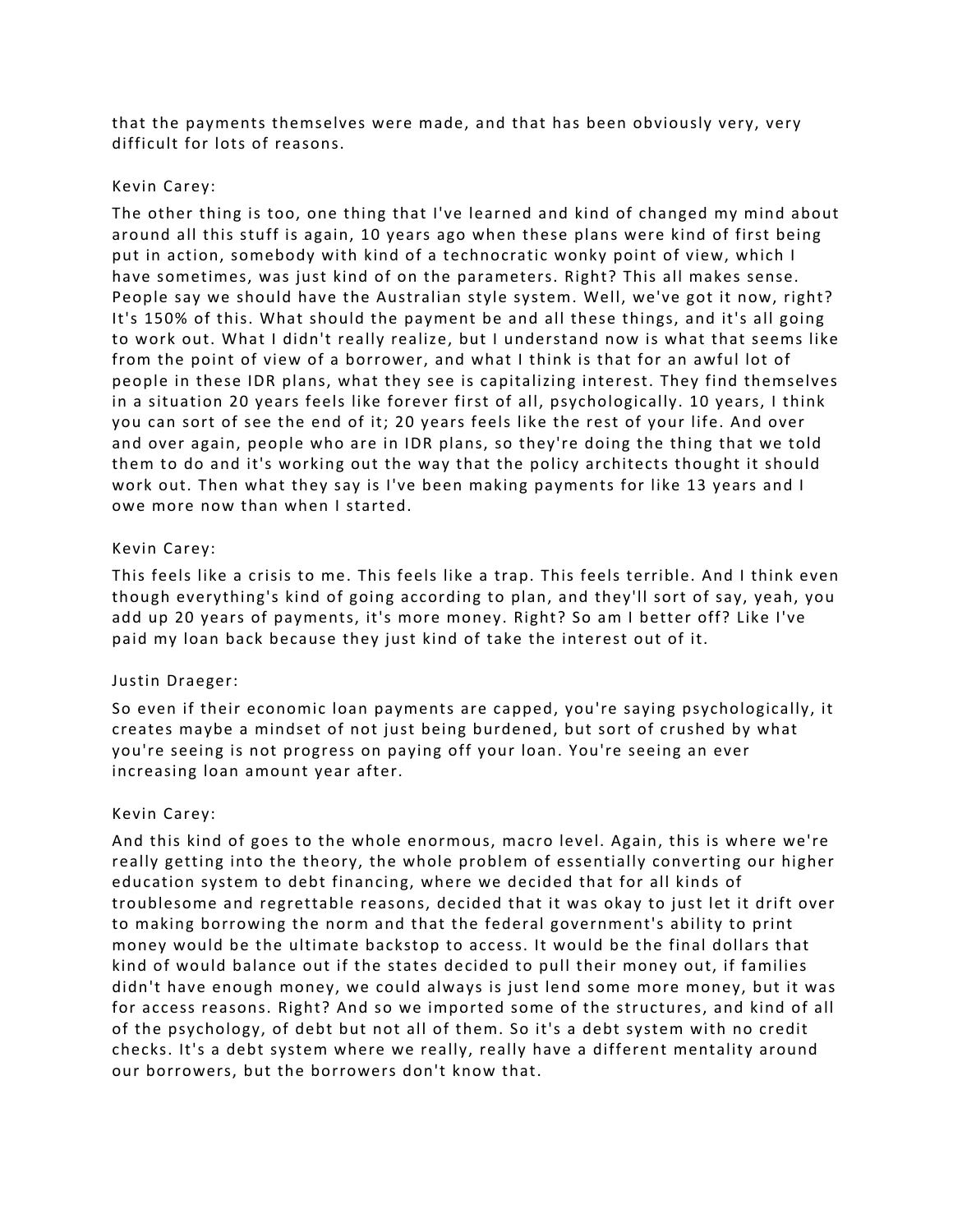## Kevin Carey:

You learn about borrowing by watching a TV show or a movie where the main character sits in front of a bank officer. Right? We all see this in a hundred shows. Hey, I need a loan and the bank officer's like, do you have any collateral? Well, no, I don't have any collateral. That's why I need a loan. Well, I'm sorry, ma'am. I'm not going to give you the loan. Right? So built into that, and this goes to the market failure, built into that is this idea that you only get a loan if you are worthy of a loan and then if you have it, it's something you should try to pay off.

# Justin Draeger:

All right. So yes. Yes. So I want to start back to the loans. Let me ask you a question of where this leads you then. If there's a market failure in where we've arrived, I think in that same Chronical article, then you're saying that the starting point then needs to be the upfront. It's the skepticism about what we're offering is that one of the solutions and in terms of maybe more accountability for the programs, the schools, outcomes. What is worth investing in? Is that the logical place that takes us?

# Kevin Carey:

I think what that takes us to, we need big structural changes in our higher education system so it is much more well funded and much more accountable for success. So people have to borrow quite a bit less and that when they do borrow, there's quite a bit less risk that it's not going to work out for them.

## Justin Draeger:

All right. So sticking with the big macro level, 30,000 foot view of this, more funding so people are less reliant on loans, but also more accountability. Maybe that's my word here, but more accountability. How do you balance that again than against innovation? Because if the idea is skepticism upfront, that means proof, instead of taking the credit check and applying it for lack of a better term as an example, credit check against the borrower who doesn't have collateral or assets, we're sort of applying it against the provability of what they're financing. That rests on the institution to a large extent. How do you prove that if you're at the same time trying to innovate, or maybe the taxpayer isn't the place where we should be innovating?

#### Kevin Carey:

I don't think that accountability is a barrier to innovation. I actually think quite the opposite. I think a sensible, fair system of accountability works better for everyone and people innovate inside of that system. So let me give you an example, for a long time there was no drug regulation in this country, right? We all remember reading a 19th century book about the charlatan going around selling miracle cures, all that stuff. Right? And then in the mid 20th century, the Food and Drug Administration set up essentially an accountability system, a regulatory system for drugs and said, you're only allowed to sell drugs in this country if you can prove that they're safe and that you can prove that they're effective. So they won't hurt people, but they also actually have to work, and that was like enormously controversial. A lot of people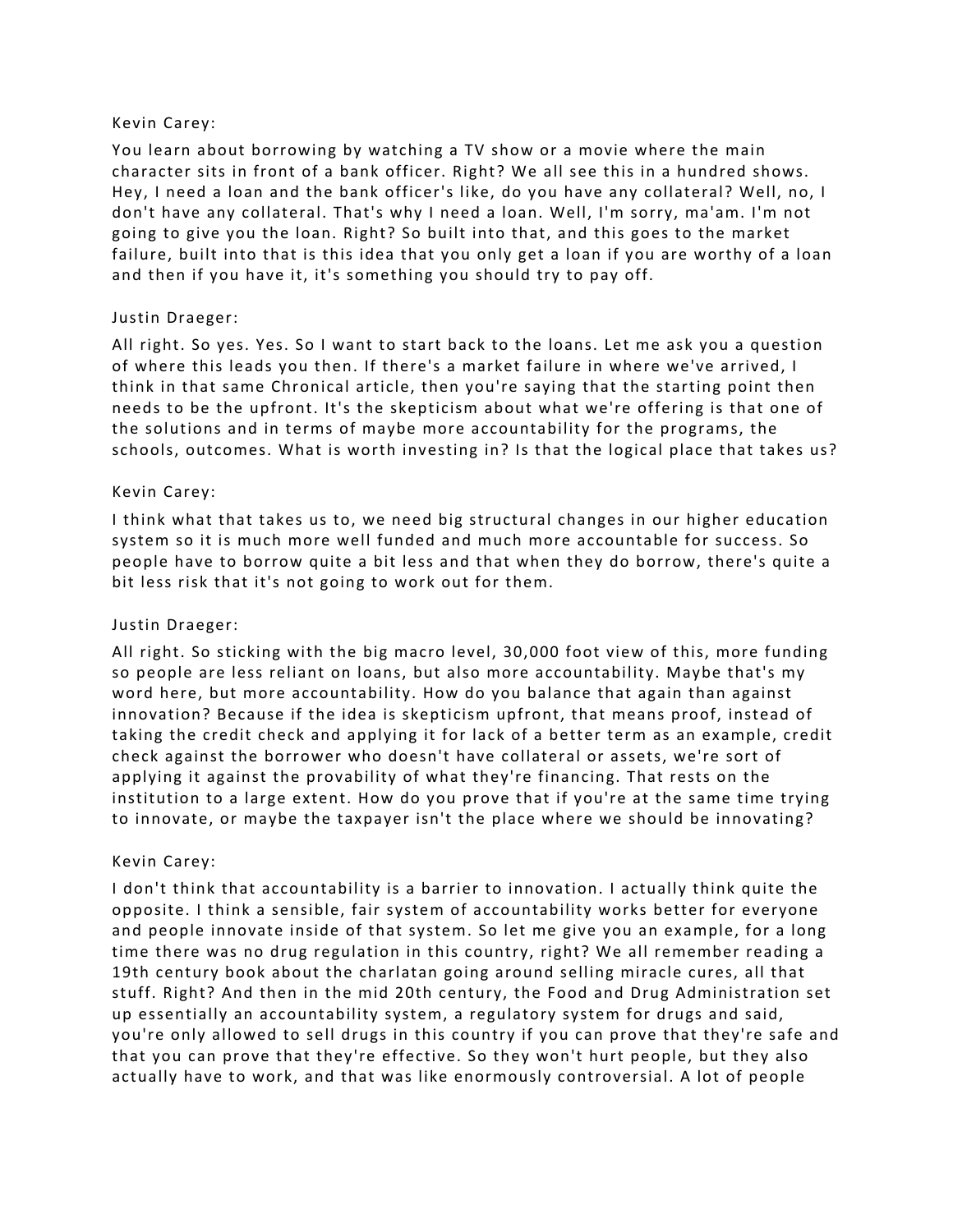didn't like it. They said it was the heavy hand of the government, but they did it anyway.

#### Kevin Carey:

That structure turned out to be an enormous boon for the pharmaceutical industry because it gave consumers... it, first of all, became the standard for the entire world. The American, everyone kind of followed along, and because people could buy FDAapproved drugs with confidence, they were willing to pay for them, and investors were willing to invest in these companies because they knew that the market would work on the backend. And I think we need that in higher education. I think all the ambiguity around quality and the existence of mediocre or sub mediocre or frankly bad programs and bad institutions is a barrier to innovation, because that's kind of easy money that people will just kind of go after. And if they can't, maybe they'll actually spend their money trying to do something innovative and good.

# Justin Draeger:

So the FDA is sometimes not without critique and I'm not an expert here, but sometimes they would say they're slow to market. They drag on drugs that might help the public or be off label for the public. Setting that aside, so it's not perfect, but I take your point, which is salient, which is it provided a structure. Can you apply the same scientific method though, which is sort of trial group, test, review, can you apply that to higher education where they might be coming up with career programs that benefit a very localized market that should lead to here's the term, but gainful employment, and then still apply that to other programs that are more liberal arts focused, more about breadth than depth? Is that asking too much for a higher ed accountability system?

# Kevin Carey:

I mean, we have to. The way that we would think about accountability obviously differs a lot, depending on which part of the system, and I'm very open and sympathetic to the idea that particularly for the undergraduates, and where you're talking about a formative experience, you're talking about an education that is mostly not concentrated in a particular major, particularly if we're talking about bachelor's degrees, something that is kind of... all the good things about liberal arts education I'm a huge believer in. I would note that people who do that, do quite well economically also. So there's not like this problem where we have a ton of people graduating from liberal arts colleges with degrees in the classics who can't pay their loans back. We don't have that problem. People who get classics degrees from liberal arts colleges actually tend to have perfectly good life and economic outcomes

Justin Draeger:

Down the road. Like down the road.

Kevin Carey: Sure.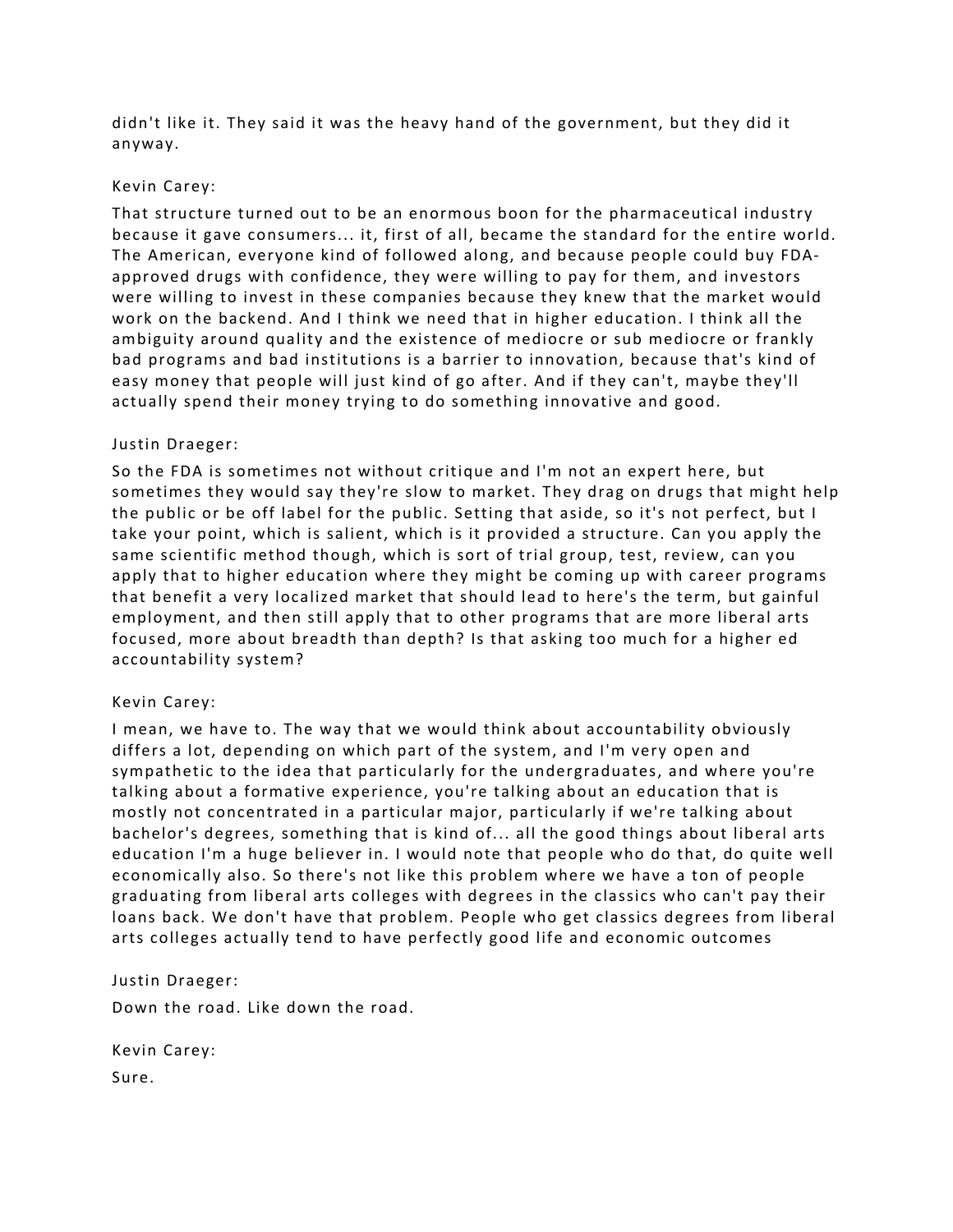Justin Draeger: Yeah.

#### Kevin Carey:

Yeah. So all which is to say, I could imagine sort of making that the softest part of accountability, but we have so much... there's so many lower hanging fruit in terms of all of graduate education, which is more or less exempt from accountability right now, even though that's driving an awful lot of student borrowing. Again, another thing that is kind of absent from the broad public conversation around debt that people who have the luxury of doings for a living, understand how much of the debt numbers are being driven by graduate programs and how absolutely graduate programs are the least accountable part of the entire system, particularly at the master's degree level.

#### Justin Draeger:

All right. So let's pick up on that for just a moment on the debt side. So I'll start with a simple question that might not have such a simple answer, but then I want to jump off there into some of the debt questions. So based on what you just said and many of the arguments that have been made about the progressive or regressive nature of the repayment pause and widespread debt forgiveness, are you pro or against debt forgiveness?

#### Kevin Carey:

Yeah, I'm not into Twitter very often, but I did tweet this right before we got on today, just because it was sort of on my mind as I was thinking about this podcast, which is it's a weird time to be a higher policy wonk right now in April 2022 because normally almost all the issues are essentially understood and debated by a small group of people. You have some academics, you have some technocrats, you have some interest groups, you have some policy wonks and it's all sort of... and that's true for any issue you. Take out higher ed policy, you put in health policy, defense policy, that's just kind of the way of the world, except for student loan forgiveness, where every single person in the world has a strong opinion about it. It's weird. Right? You go from talking to 10 to people to talking to a million people. The level of awareness of it is a little hard to even wrap your mind around in how politicized it's become.

#### Kevin Carey:

So I will say to you what I say to everybody on this issue. One, I think we made a real mistake as a society by letting the system run on autopilot as long as we did, and as a result, many, many people borrowed more money for college than they should have had to. We had a system that worked, we just let it get away from us. I think the broad generational grievance among Millennial and Gen Z people that they've been handed a raw deal is a hundred percent accurate, and I think as we think about how to sort of make fundamental changes in our higher education system, some reparation, some helping out the people who have already gone through the system is a good idea.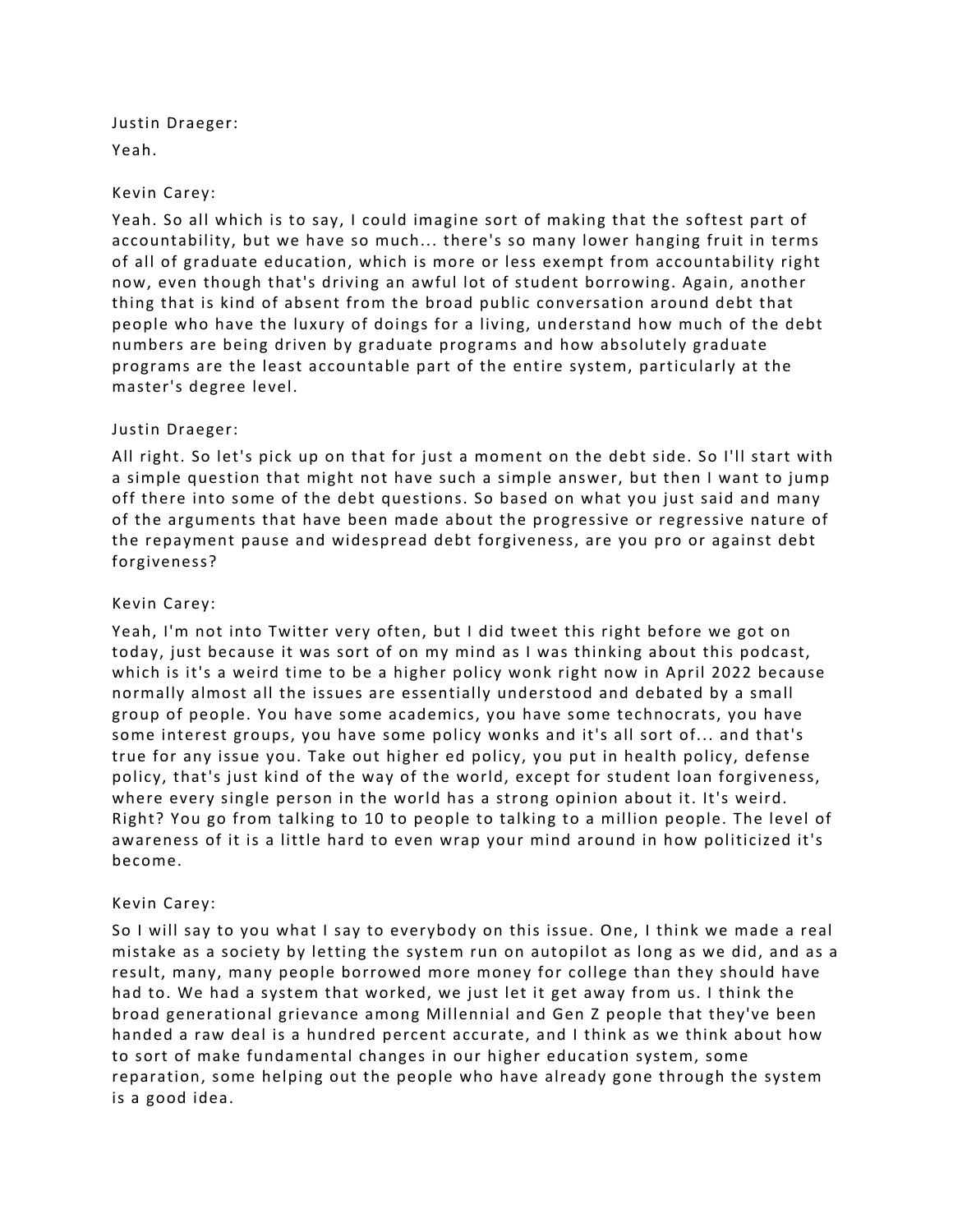#### Kevin Carey:

Should we cancel all the loans? No. I don't think that's a good idea at all. I think the idea of starting with a fixed dollar amount just makes a ton of sense for equity reasons because as we know, often it's the small borrowers who have the biggest trouble making repayment. Right? The person with the... there's apparently a fair number of people who borrowed \$150,000 to get bachelor's degrees from private universities and are writers in like Brooklyn. There are not many people like that in real life, but I think they have kind of an outsized voice in this dialogue. Right?

# Justin Draeger:

Right. Most defaulters, to your point, have loan amounts that were originated at less than \$10,000 in total.

# Kevin Carey:

Yeah, and let me say, in addition to loan forgiveness, default reform. So we need to get those people out of default. So it's not just about taking good loans and wiping them away. Let's take all the bad loans and really focus on those people who we know by definition are in trouble, and I really kind of want to focus on that. But should we wipe a out the entire \$1.9 trillion? No, I don't think we should.

#### Justin Draeger:

Okay. So let me pin... will you let me pin you down? What's better, \$10,000 or \$50,000?

Kevin Carey: Like if I was Joe Biden, where would I start?

Justin Draeger: Yeah.

Kevin Carey: I'd start at 10.

Justin Draeger:

You'd start at 10, because that would have the widest impact and be, dare I say, the least regressive because you'd be helping those who are perhaps most distressed and haven't racked up the large amounts of debt in going back to what you just talked about, graduate debt?

#### Kevin Carey:

I've never gotten weighted into the regressive debate, so that's not a talking point that I use. One, because I think it means different things to different people. It's very dependent on how you sort of think about different kinds of equity. I want to focus more on helping people who will be helped the most by that kind of policy, and I think just from a numbers standpoint, you're wiping out a lot of... there's a big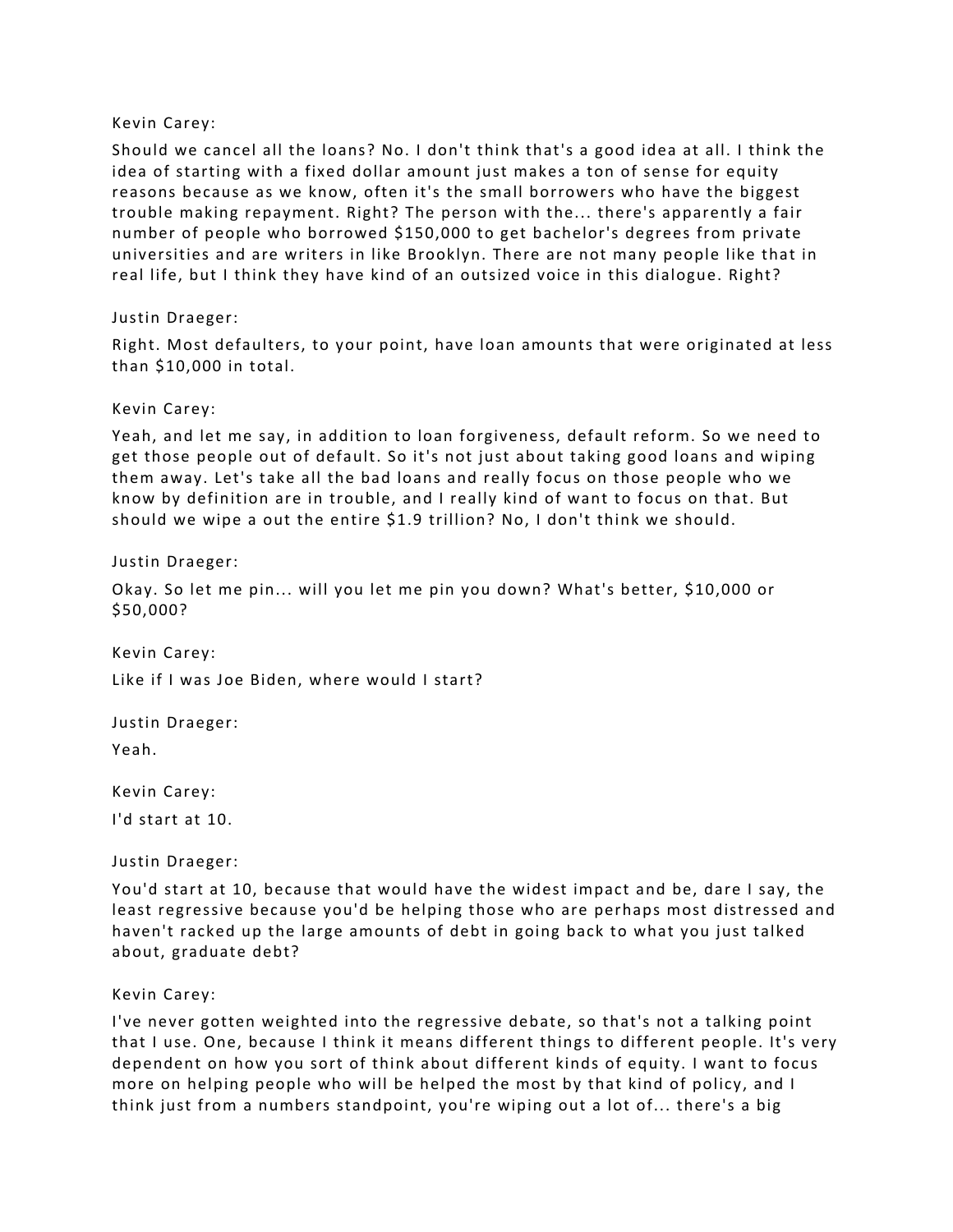difference between having some debt and no debt at all. Right? And so we know we have a lot of fairly small debt amounts that we could either get rid of or reduce by a lot. We could help, again, a lot of those people who have small loans, didn't graduate, right? You went for one semester to someplace, realized right away that it was bad.

# Kevin Carey:

And some of those people... you asked about sort of the default question, the conundrum given the safety net. It's clear that there are a certain number of people who are at the margins of many, many things get kind of pulled into the higher ed system often in a predatory fashion. It doesn't work out for them. They drop back out again. They have no credential and from their perspective, the idea they should have to pay their loan back is ridiculous. And also, they don't have the money, so they just never make a payment. They don't engage with the system at all. They're just like, no way, man. I'm walking away from it, and they become defaults. And unfortunately, they may walk away from the system, but the system doesn't walk away from them. I want to help those people out. So that's why I would say start with \$10,000.

#### Justin Draeger:

And then I heard you also say that has to come with some reform. So you just talked about default reform, which is something NASFAA also supports. Like let's not take people and then bury them even further into a way that they can't ever recover or contribute societally. But let me ask you about a couple other specific areas of reform. So you talked about the accountability on the school on the front end. We've talked about default reform briefly. What about graduate students, do we cap how much they can borrow?

# Kevin Carey:

It's tricky. So yeah, I mean, the fact that graduate students encompasses so many different kinds of programs makes it hard to have one policy for them. So you put a cap on it and you've got all these doctors out there who are borrowing hundreds of thousands of dollars and don't really seem to be in a default crisis. They just have an expensive lengthy post undergraduate education that leads them into a lucrative career that mostly lets them pay their loans back, so we're going to kind of push them into private loans, I guess. I don't know if that's a good idea. At the same time, the thing that I think is very clear is that we have a big piece of the very complicated market, which is the master's degree market that is simultaneously the least accountable on the regulatory side of stuff and is wide open to this open spigot of grad plus borrowing. Unlimited borrowing plus no accountability is a bad combination and I think it is driving a lot of bad behavior at the institutional level. I think we just see people... you can create a master's degree in anything, charge \$50,000 for it and the Department of Education will just send you the money no questions asked.

#### Justin Draeger:

And the hazard here is that you're saying down the road, if those borrowers then are in income-driven repayment plans, their loan debt is actually growing instead of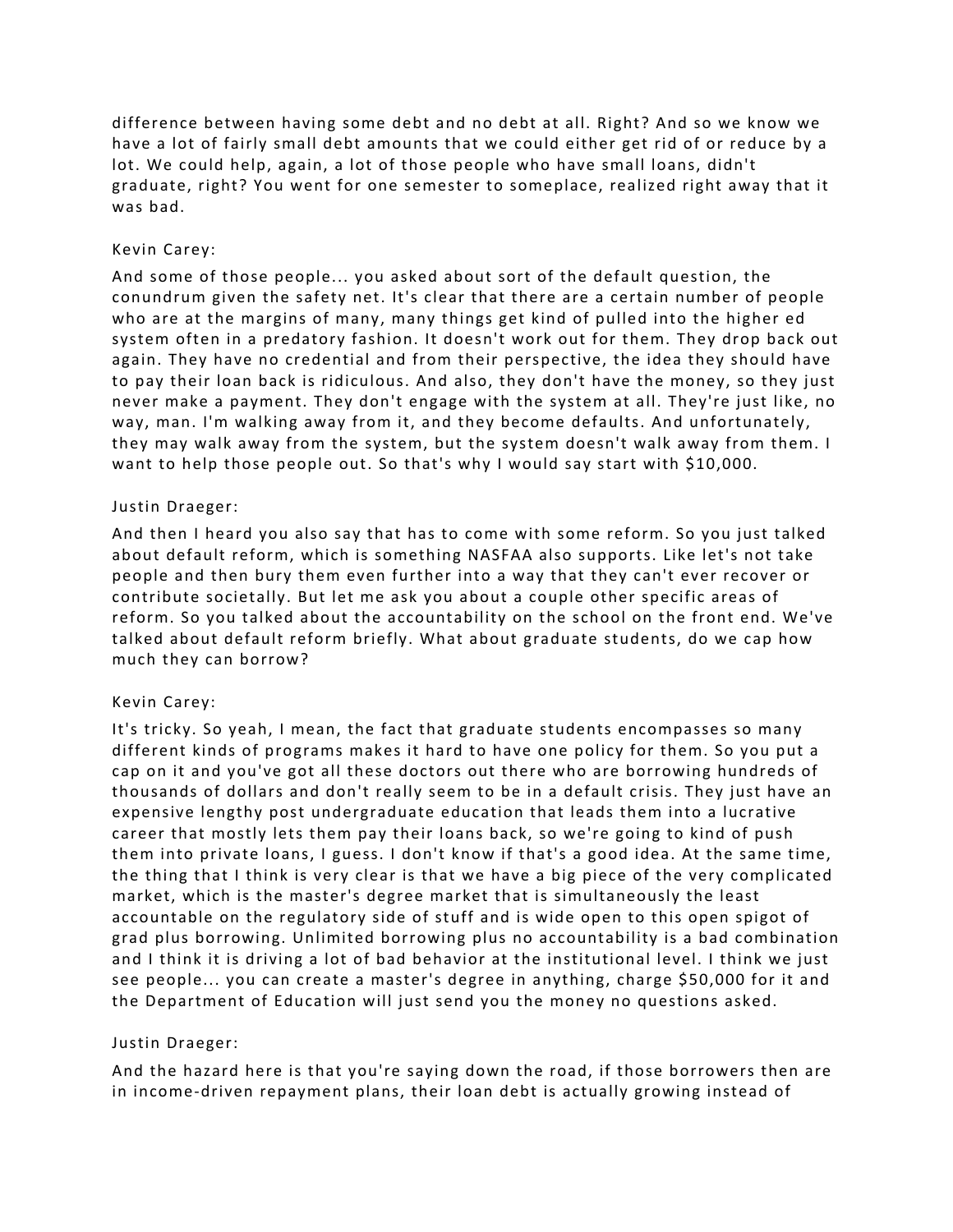shrinking. It's ultimately headed towards forgiveness. We're actually picking up the entire, or a large portion of the tab.

# Kevin Carey:

Well, think the initial hazard is the programs aren't as good as they need to be and they're too expensive. So it's too much of an incentive for institutions to basically create these programs as profit centers. I don't think that's good public policy and I don't think that's good for students. The second order hazard is that... and again, loan forgiveness complicates this further, right? I mean, it already seems inevitable that there's some level of dialogue between the students and the institutions around forgiveness, the gist of which is, Hey, you're not going to have to pay it back. Which is in and of itself, just almost... if you wanted to create a system with spiraling inflationary pricing, all kinds of decisions that aren't really in the best interest of anyone other than who gets the money, that's what you would do. Right? You would kind of start to untether everything from actual pricing.

# Kevin Carey:

So I mean, you can cap forgiveness, right? So we could put cap on the amount of PSLF you could get. The Obama administration proposed that, right? So you can either cap loans or you can cap forgiveness. Both of which have their consequences. Both of which would have some pluses and minuses in terms of programs and students, but I will say that I think just having uncapped loans for unaccountable programs forever is not the best option and we should do something other than that.

# Justin Draeger:

Okay. Let's focus on another problem area, and I think this one's gotten a lot more attention more recently in the last couple years, but parent plus borrowing, another sort of ballooning area where even when the Obama administration... it was almost an administrative change. I don't think it was a political decision. It was administrative change to add back in a criteria that had been overlooked, which was how far back they were looking at delinquencies and the amounts. It caused massive access issues, which to your point, just illustrates how dependent we are on loans now just to provide access. That wasn't sort of the original mantra of student aid. It was grants provide access, loans provide choice. We're so far away from that anymore, but is part of the solution then figuring out who we will and won't provide plus loans to including at the very least, which seems pretty basic to me, a debt to income ratio, since the parents aren't increasing their ability to repay loans by sending their kids to college.

# Kevin Carey:

Right. I mean, yeah, I think the evolution of the parent plus program and the choices that were made on all sides is really illustrative of the point we were just talking about, which as soon as you have uncapped borrowing, it changes the incentive structure. Parent plus became the one federal loan without a cap on it for undergraduates and what that meant in some circumstances was it just filled in the gap. And look, I understand why, and a point I make to people is that if you look at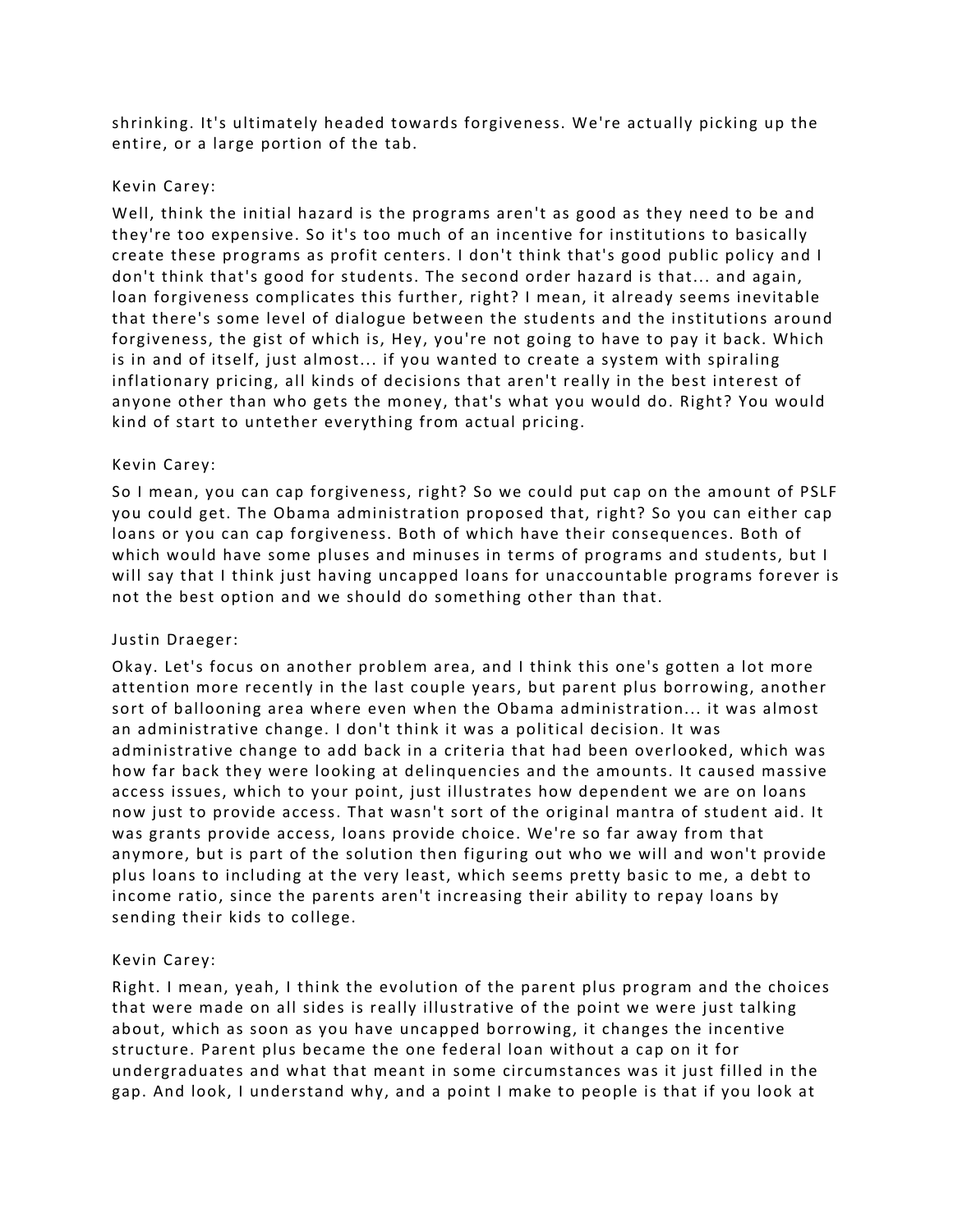where loan problems often are the hardest to resolve, they're not in institutions that are especially expensive. People like to talk well, it's all these expensive dorms and all this stuff, and too many administrators and too many dean provost... no, not really. You can find institutions that are counting pennies. They're thrifty, right? The problem is they don't really have very much money and their students don't have very much money. And if there's no money, then borrowing is the only way to kind of bring some money to the table, and I think that describes...

# Kevin Carey:

You mentioned that this was a controversy, particularly among historically black colleges and universities. Well, I mean, like read Adam Harris' book, The State Must Provide. Public HBCUs in this country have been systematically underfunded from the moment they were created up until and including right now. All the way. Every step of the way states have chosen to give them less money and therefore their students less money, but they need the same quality education, right? There's a national market for professors. It's not any cheaper to give a good college education one place than another. And so I understand why institutions went to the parent plus program in order to fill in the gap. The problem is by definition, you're often lending money to people who have no ability to pay it back. Right? I mean, because you only get there if the students are low income. So-

#### Justin Draeger:

So the complication is if you do introduce some sort of a credit worthiness standard above what we have today, in this environment you're capping access then. You are going to prevent access, and we saw the enrollment disruptions in the minority serving institution population roughly 10 years ago. But on the other side of that, if I was a borrower who, we talked about the previous example, I go into a lender. This is the traditional model. The lender says, what collateral do you have? I guess there's a fundamental question here for me, which is good underwriting also protects borrowers from getting in too far. Obviously we don't want to get into redlining or anything that would create even greater disparities, but this seems to me this is the intersection of two big policy questions, which is what will we provide access to? Do we provide access to all institutions or to public institutions, for example, or some level of institutions? There are price variations in American higher education; are we providing access to all of them? And then the second question is wouldn't additional underwriting protect the parents as much as cap the amount that would be going to schools then?

#### Kevin Carey:

I mean, we know we have a crisis of student debt among African Americans. The numbers could not be more clear if you look at the disparate amounts that black students and their parents borrow. If you look at the default rates, if you look at the repayment rates, the numbers are unconscionable. They're much worse than for well off students and for white students. There's no solution to the problem of black student borrowing that doesn't involve black students borrowing less money. Unless people think we're going to somehow go to a system where we don't control borrowing and it just becomes all forgiveness on the backend forever, which it's not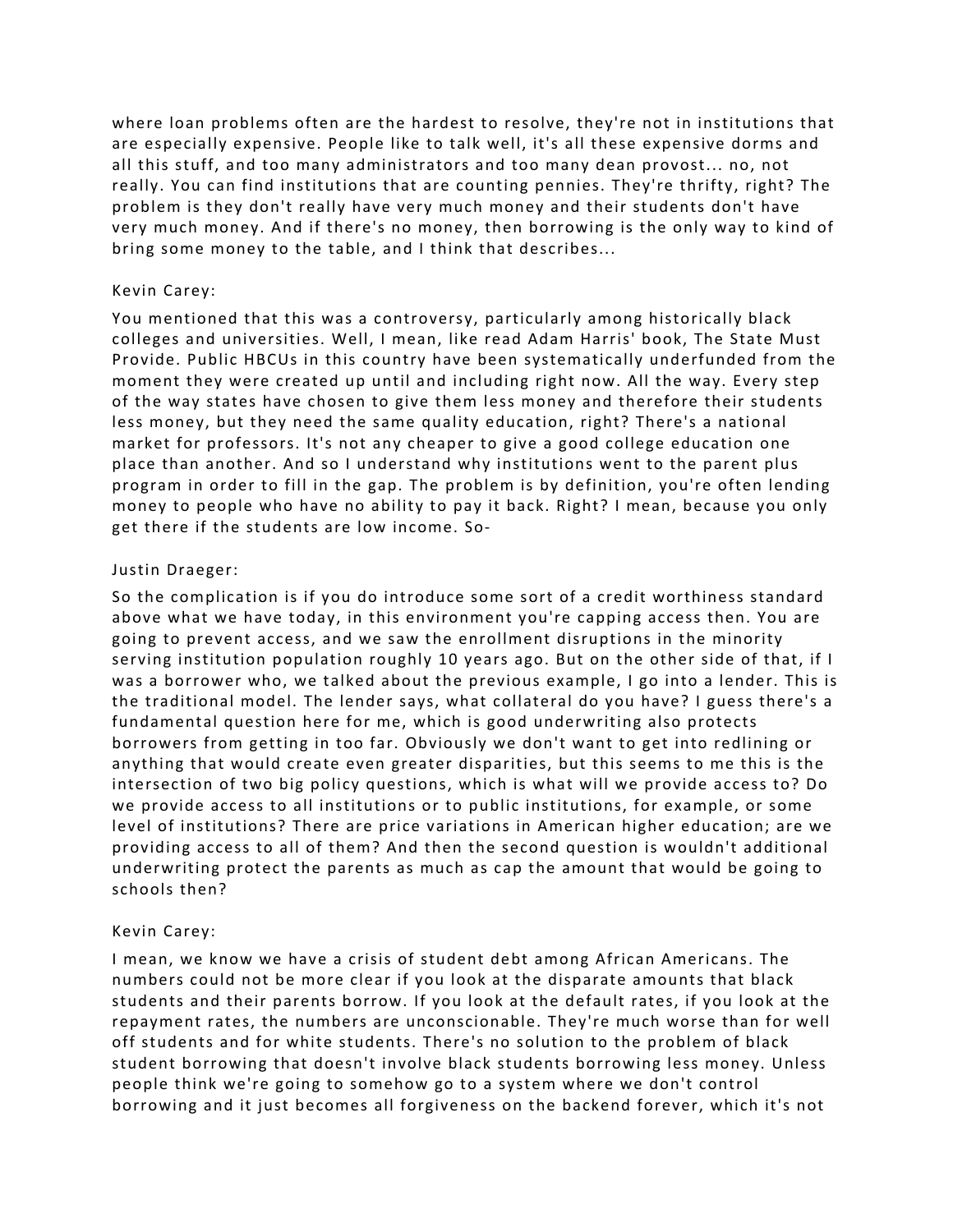going to happen. I don't think that's going to happen, and shouldn't happen. I mean, that's crazy, right? Although it seems like we're closer to that crazy point than maybe many people thought we would ever get to.

## Kevin Carey:

So all which is to say this whole policy conversation cannot be confined to rules around borrowing, right? We have to think about the institutions themselves if we're going to provide fewer short term means of financing tuition for low income families at again, I would say you can almost call them low income institutions, then we need to do a better job of supporting those institutions. This is why I think it's going to be tricky for the Biden administration to sort of figure out the right path to take on loan forgiveness and loan repayment, because the Build Back Better plan floundered. I mean, if we had been able to do this at the same time that we restructured the nature of higher education federalism in this country and provided the level of additional resources to our access institutions, to institutions that serve students of color to public institutions, those things all make sense if you do them at once. If you do one part of it and not the other, you're kind of right back where you started faster than almost anyone I think realizes.

# Justin Draeger:

To the question of do we provide, is the idea to provide access to all schools regardless of their cost or only schools or up to a certain cost? Am I inferring that what you're saying, because I feel like this is part of the conversation that gets overlooked because we say access as a feel good action word about what financial aid is providing, something I wholeheartedly believe in, but access to what often is the second question that sort of gets skirted. I mean, there are price differentiations in higher ed, maybe for good reasons and maybe not, but are we providing access to all schools regardless of price or... you know?

# Kevin Carey:

I mean, we have undergraduate loan limits, right? So they're there for a reason and I don't see any ground swell of people saying we shouldn't have them. I think we should have them. I think for all kinds of reasons, it's good to have that and so we're not therefore, using those programs to just provide unlimited access at the undergraduate level to any institution, at any price. I think that's the only reason you would have that kind of thing, and you want to protect borrowers. You don't want students, undergraduates especially, walking out with too much debt. So this just kind of goes to all these questions of value and quality of accountability.

Justin Draeger:

Okay. Okay.

#### Kevin Carey:

This is why we can solve a lot of these problems if we do a better job of making sure that what we need to have is the system that people already think we have. All right. If you're a student and a parent, what you think is that the federal government would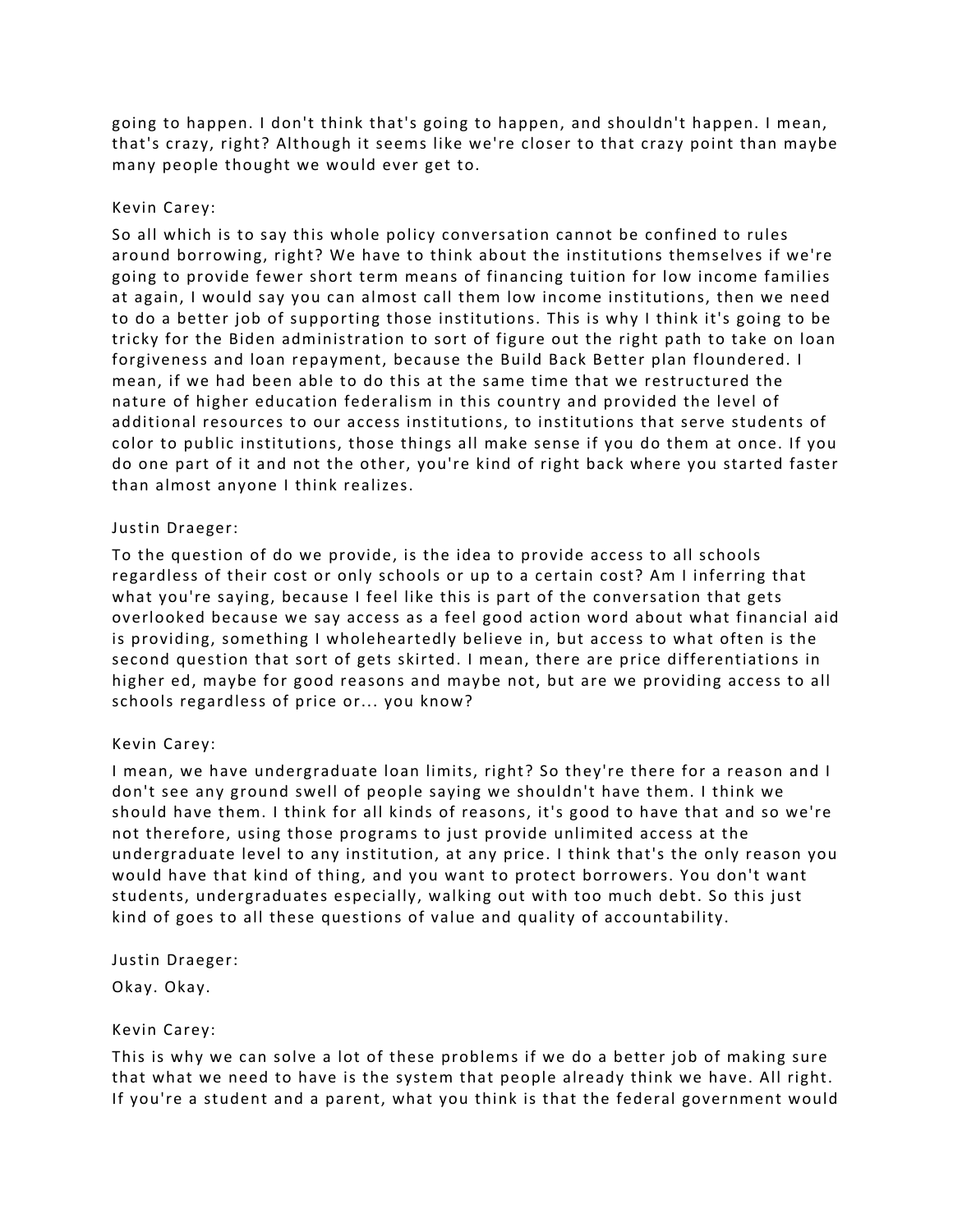not lend you money to go to a college that isn't going to give you a good education. I wish that were true. It isn't true right now. We should make it true. And the fact that people think it's true is one of the biggest reasons that the market doesn't work.

#### Justin Draeger:

Right. So the consumer isn't... it's not a well-informed consumer and not of their own fault, but they're making an assumption that this is all quality across the board.

# Kevin Carey:

I don't want to put the onus on the consumer. It's not that we don't have well informed consumers, we don't have well protected consumers.

# Justin Draeger:

And so the onus would be on the funder, or in this case the taxpayer, and I guess this is why I read in the Chronicle where you say, you look at sort of the quality piece with a bit of skepticism, or we should as a matter of public policy because in a wellfunctioning market that would be done by the consumer. In this instance, the consumer is making an assumption that it's all equal in quality because we've reinforced to them so much post secondary ed, post secondary ed, post secondary ed.

# Kevin Carey:

Well, and we've taught them to trust colleges, right? You go through life and there are certain institutions and people that you want to trust, that you need to trust and then there are others that you don't. Right? So you don't trust the guy selling you a used car. That's fine. He gets it. You get it. You negotiate. You trust your doctor. You trust your spiritual leader. You trust your family and you trust your educator. You trust your college. People don't want to be... they don't want to have to see all these colleges like used car dealers. Right?

# Kevin Carey:

What they want to do is form a personal connection with a learning community that could be lifelong. They want to go in there with that kind of close relationship because you need a close relationship of trust in order to learn. It's not just a product or a service, like a cup of coffee or a streaming DVD service or something like that. Good education is much more than that, but if it's going to work that way, the trust needs to be real. It needs to be worthy. It needs to be authentic. And so therefore, because we can't and should never want to rely on just the consumer in the marketplace to provide all of the quality control for us in the way that we do in other areas, that's where you need a good government regulatory structure to make up the difference on consumer protection.

# Justin Draeger:

All right. All right. Kevin, I have a hundred other questions I could ask you. This has been a great conversation. I think it's provided a little bit of insight about how people are thinking about accountability and maybe some of the skepticism and the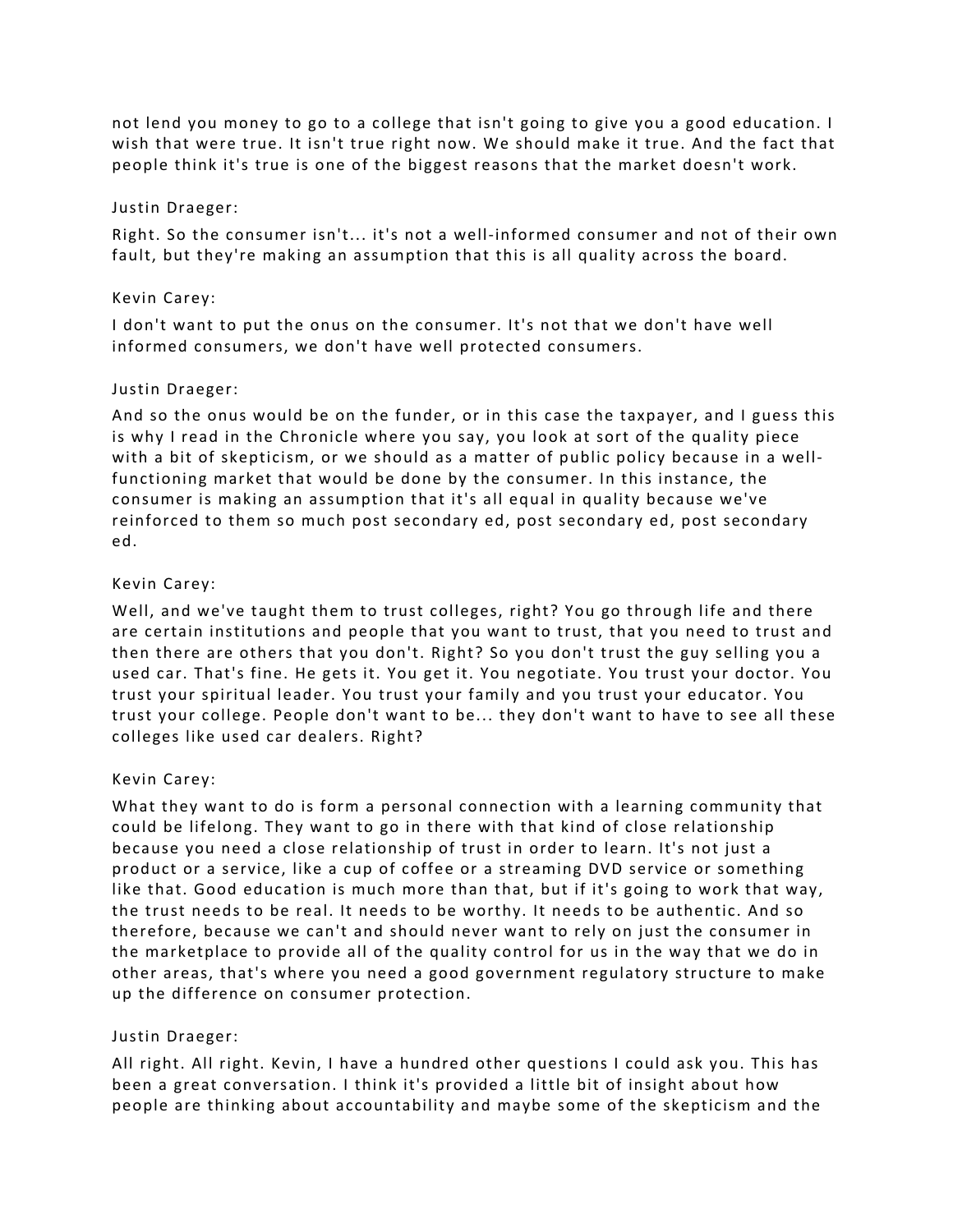reasoning behind why some advocates are looking for colleges to sort of prove the value so that we can protect what we all want is protect the student and have them have a positive outcome. So I think our members will have a lot of reactions and we'd be happy to share those with you after the episode.

Justin Draeger:

Let's move to some rapid fire questions. This really gets at the heart of who Kevin Carey is and whether we can actually trust any of the answers he's provided us so far today. All right, you ready? iPhone or droid?

Kevin Carey: iPhone.

Justin Draeger: The last song you listened to.

Kevin Carey: Stairway to Heaven, Led Zeppelin.

Justin Draeger: All right. Last concert you attended.

Kevin Carey: Pre-pandemic Slater Kenny.

Justin Draeger: The movie or film you're most looking for forward to that's going to be released.

Kevin Carey: Dr. Strange next weekend.

Justin Draeger:

Okay. What's the one thing you do when you have writer's block, given how prolific you are?

Kevin Carey:

A wise man once said there's no such thing as writer's block, there's only reporters block. So I go back and I read more and I talk to more people.

Justin Draeger:

Okay. What's one book every person you think should read besides your book?

Kevin Carey:

The Emergence of the American University by Lawrence Veysey.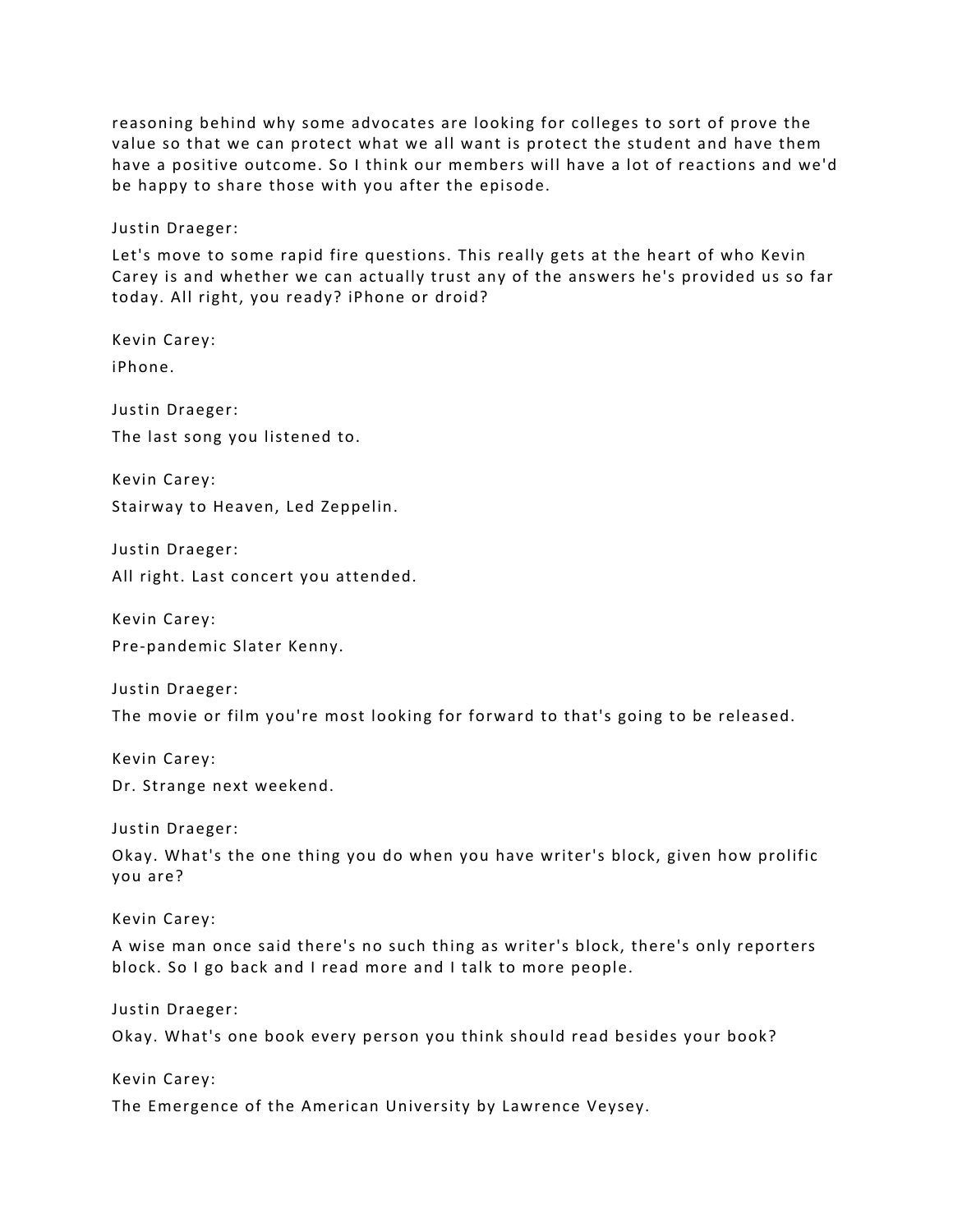#### Justin Draeger:

What's one thing you hope to see change in the world? Doesn't have to be higher ed.

#### Kevin Carey:

World peace. Sorry. We're at war right now.

#### Justin Draeger:

All right. Kevin Carey. Thanks very much for being here. It's always been a pleasure to work with you and the team at New America. We've found lots of areas of similar interests and overlap, and really grateful for the expertise that you all provide in your engagement with the financial aid community. Thanks very much.

Kevin Carey: Yeah. Great to be here. Thank you.

#### Justin Draeger:

All right. Let's bring in our producer this week, Hugh Ferguson. Hugh, welcome back to the podcast. What's going on in the world of financial aid news?

#### Hugh Ferguson:

Yeah. Thanks, Justin. So lots of news coming out of Ed this week. They kicked things off earlier in the week by announcing updates to their Second Chance Pell Experiment by opening up a third round of the program, which now according to Ed has made a total of 200 institutions of higher education eligible to participate. Any institution wishing to take part in this program needs to meet an extensive list of requirements, which we have outlined for members in a link in our show notes that they can check out.

#### Justin Draeger:

All right. People can check that out. Exciting news seeing this expand, something we've supported for quite a number of years. All right. What else is going on?

#### Hugh Ferguson:

Yeah. So on the Hill, senate Democrats this week are requesting that the department provide them with details on how the so called 'Fresh Start' initiative will play out for student loan borrowers who are currently in default, and those members have asked for more information on how the department is approaching the potential wind down of the ongoing student loan moratorium. And this policy could have huge implications for a large swath of borrowers, so we'll be tracking any news on this front.

#### Justin Draeger:

Yeah. There's some conflicting stuff to be thinking about here. On the one on hand, servicers have taken quite a critique from federal overseers and congressional Democrats. On the other hand, we are starting all of these defaulters fresh, which again, we support, but then dumping millions of them back into the loan servicing